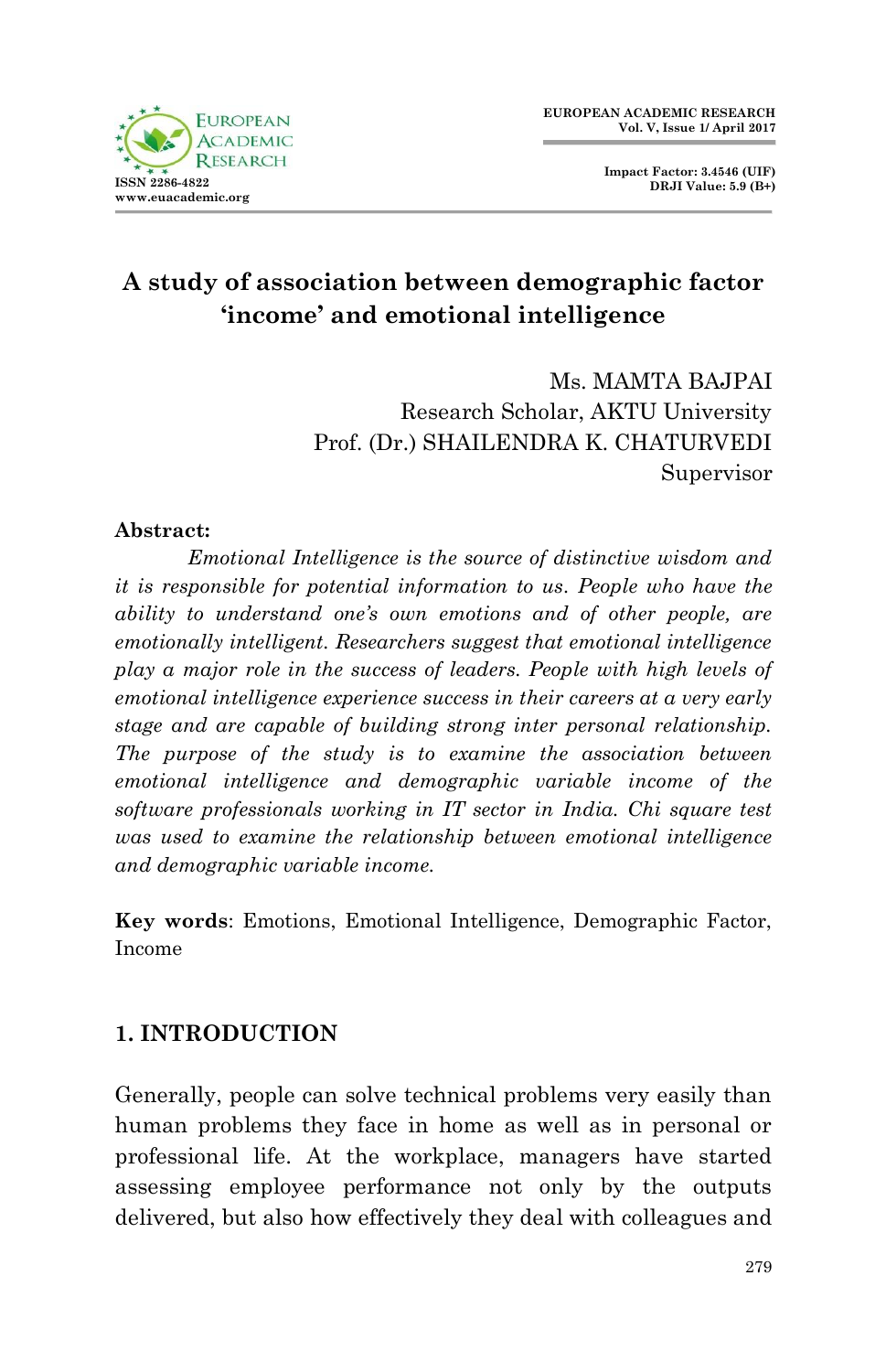staff that is their emotional intelligence. Strategic human resource managers should focus on task performance while designing employee performance management systems. They should emphasize the employee development rather than control, and should consider judgments from all sides about employees' actual and potential contributions in the supporting performance domains of citizenship, emotions, and ethics (Wong. C., 2003).

The ability to effectively deal with emotions and emotional information in the workplace helps employees to manage occupational stress and maintain psychological wellbeing (Carmeli, A., 2003). Thus the objective of stress reduction and health protection can be achieved not only by decreasing work demands (stressors) but also by increasing the personal resources of employees, including emotional intelligence.

# **2. LITERATURE REVIEW**

# **2.1 Emotion**

Emotion is the subjective experience associated with personality, mood, temperament and disposition. The English word 'emotion' is derived from the French word émouvoir, but this is also based on the Latin word emovere, where e (variant of ex-) means 'out' and movere means 'move".

# **2.2 Emotional Intelligence**

Peter Salovey and John Mayer (1990) carried out research based on these earlier works in order to establish Emotional intelligence and a genuine intelligence based on the concept and definition of intelligence. According to them intellect and emotional intelligence are two different constructs and they use different parts of the brain. Therefore as a term, emotional intelligence first made its first appearance in 1989 in an article by two American academic psychologist, John D. Mayer and Peter Salovey. They defined emotional intelligence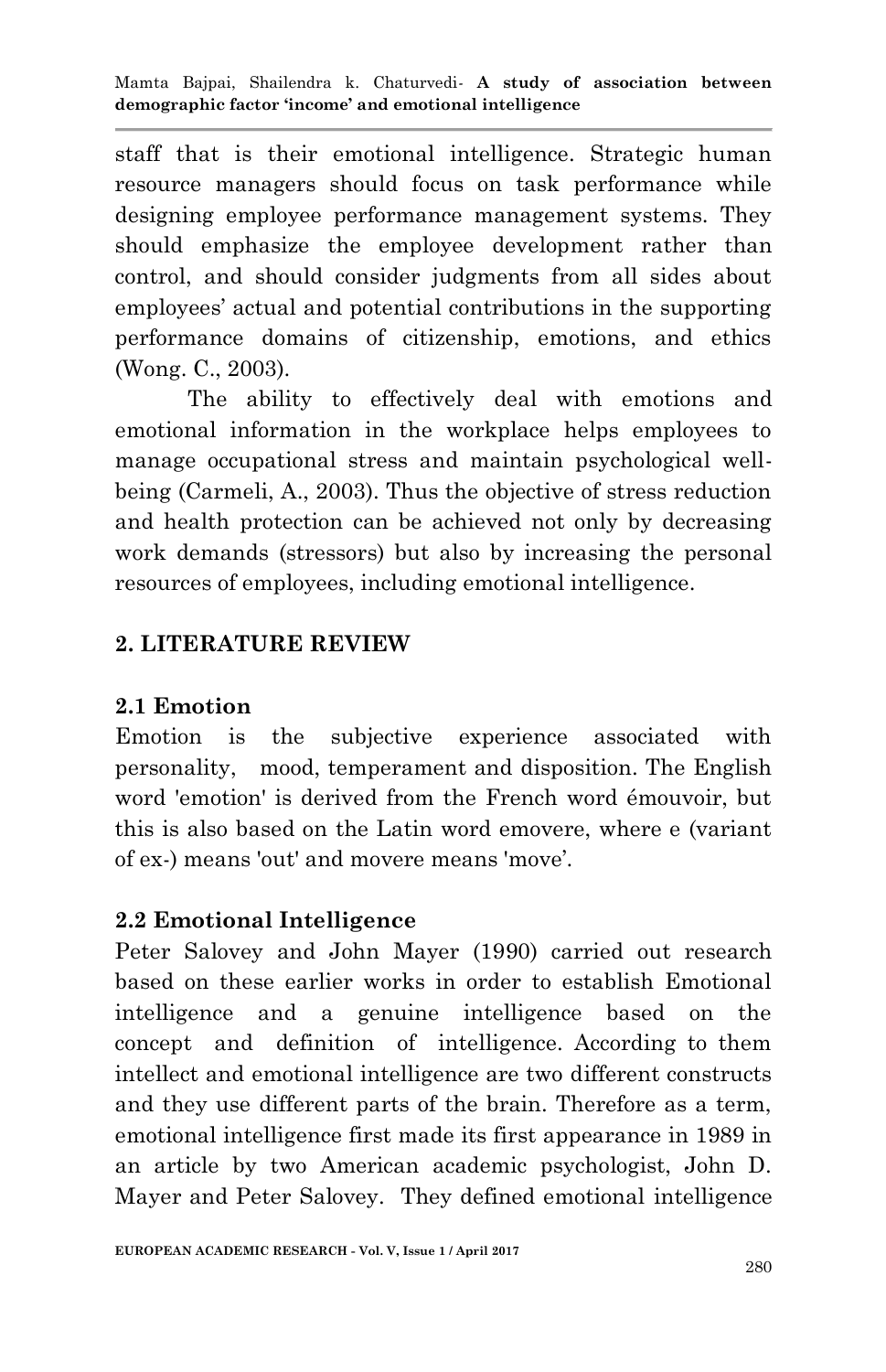as "the ability to monitor one's own and others' feelings and emotions, to discriminate among them, and to use this information to guide one's thinking and actions.' They came up with an ability model with four separate elements of Emotional intelligence namely identifying emotions, using emotions, understanding emotions and managing emotions. Mayer, Caruso & Salovey (1998).

Daniel Goleman (1995) developed further the work of Mayer, and Salovey and in association with the Hay Group developed the following models of competencies. Personal competences which determine how we manage we manage ourselves including self-awareness, emotional self-awareness, accurate self-assessment, self-management, self-control, trustworthiness, conscientiousness, adaptability, achievement orientation and initiative.

Social competencies are the competences that determine how we handle relationships including social awareness, empathy, organizational awareness, self orientation, social skills, developing others, leadership, communication, change catalyst, conflict management, building bonds and teamwork and collaboration. He argues further that the traits are human qualities that every person has access to and it is merely a case of developing these skills to increase emotional intelligence. He came up with one hundred and thirty seven item Emotional Quotient to measure the five dimensions of Emotional intelligence. IQ by itself is not a very good predictor of job performance. Hunter and Hunter (1984) estimated that t best IQ accounts for about 25% of the variance. Sternberg (1996) has pointed out that studies vary and that 10% may be a more realistic estimate. Bar-On (1997) also developed an EI model using fifteen conceptual constructs in the operationalization of the model. He developed one hundred and thirty three item questionnaires with a rating of five points.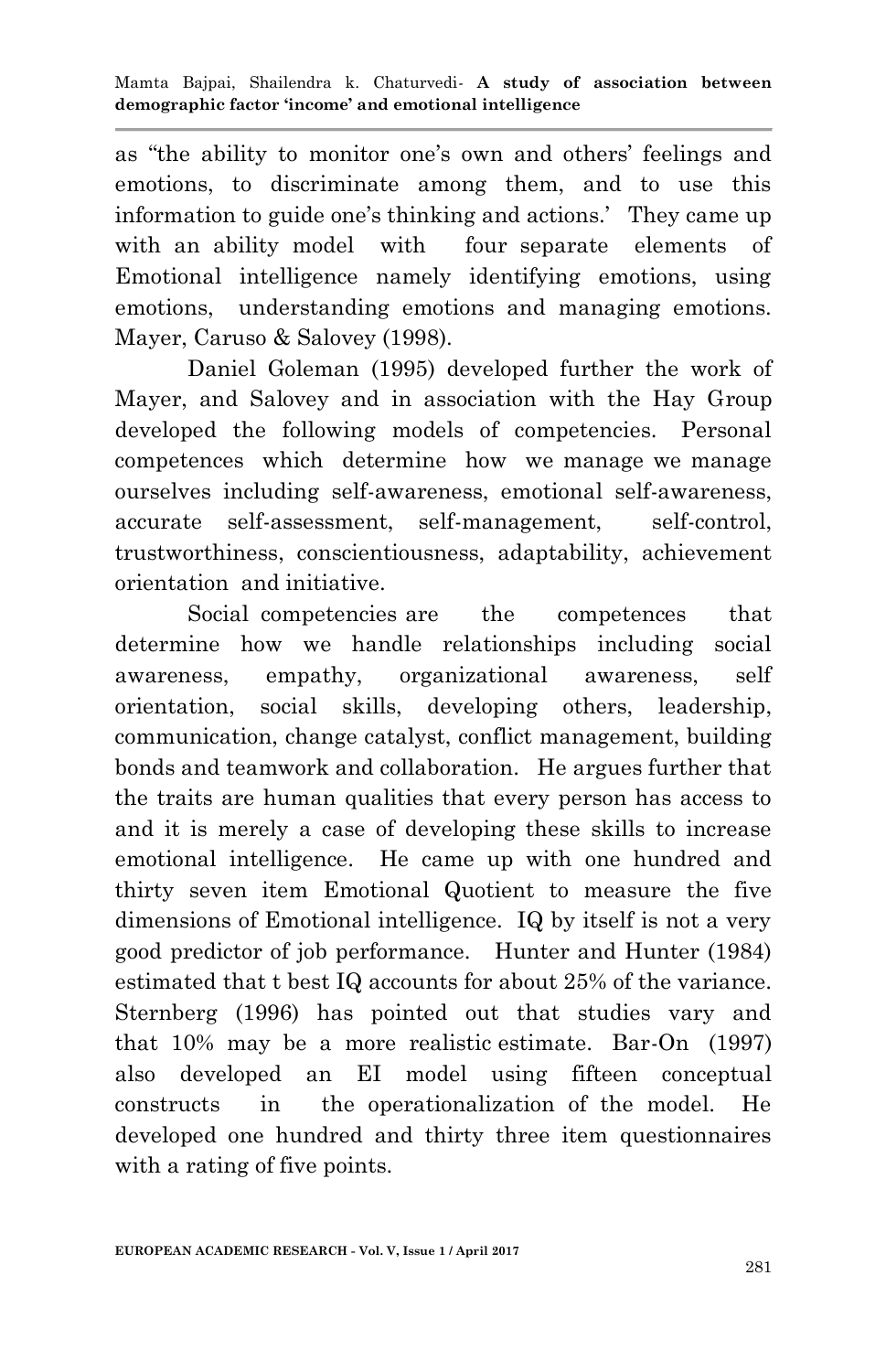#### **2.3. Research Objective & Hypotheses**

**Research Objective-1:** To study the association between the demographic factor "income" and Emotional Intelligence of software professionals.

**Alternate Hypothesis (H1):** There is an association between the demographic factor "income" and Emotional Intelligence of software professionals.

**Null Hypothesis (H0):** There is an association between the demographic factor "income" and Emotional Intelligence of software professionals.

### **3. RESEARCH METHODOLOGY**

The present study was a cross - sectional research conducted in IT industry in India. Purposive sampling technique was used to collect primary data. A structured questionnaire having close ended and 5 point Likert scale based questions, was constructed to collect the data through survey method, emails as well as through Google docs. The sample size was 500 software professionals from IT industry all over India. Chi square test was used as a statistical tool to test the association between the dependent and independent variables.

### **4. DATA ANALYSIS, INTERPRETATION AND FINDINGS**

# **4.1. Analysis: Cross tabulation: Demographic Factor Income**

#### **Monthly Income** Frequency Percent Valid Percent Cumulative Percent Valid <30000 134 26.8 26.8 26.8 31000-60000 237 47.4 47.4 74.2 61000-90000 75 15.0 15.0 89.2 91000-120000 37 7.4 7.4 96.6  $>121000$  |17  $\quad 3.4$  |3.4  $\quad 100.0$ Total 500 100.0 100.0

### **Table: Monthly Income**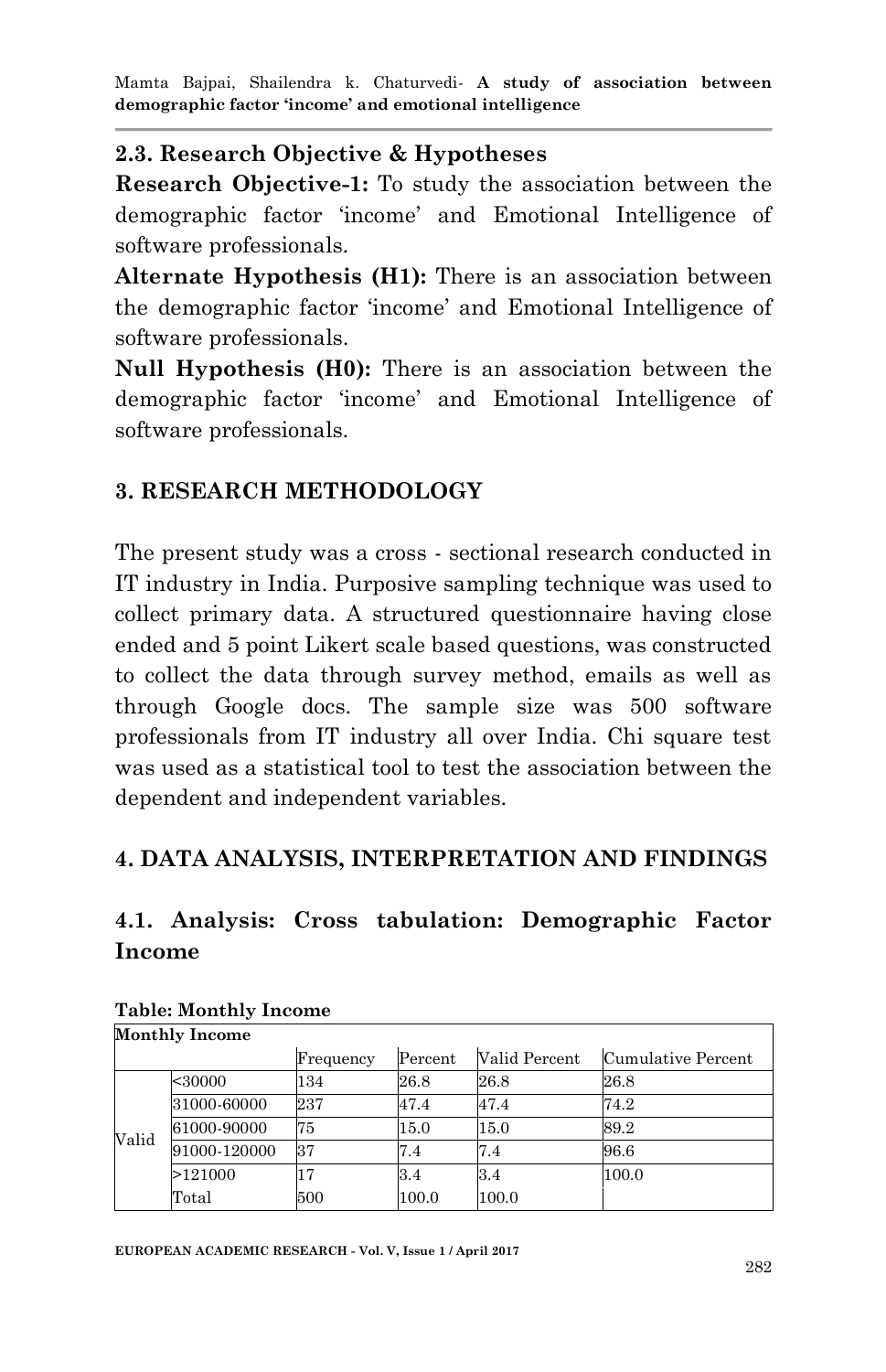**Interpretation and Findings:** From the above table it can be said that out of the total 500 respondents, 26.8% respondents monthly income is less than 30000, 47.4% respondents monthly income is between 31000-60000, 15.0% respondents monthly income is between 61000-90000, 7.4% respondents monthly income is between 91000-120000 and 3.4% respondents monthly income is greater than 121000.



**4.2. Analysis: Association between the Demographic factor Income and Emotional Intelligence of Software Professionals.**

# **4.2.1. Analysis: Analysis of the relationship between Monthly Income And I'm conscious of my needs in my life.**

 $H_0$ : The two factors are independent.

H<sub>1</sub>: The two factors are not independent (associated).

| <b>Chi-Square Tests</b>      |                     |    |                       |  |  |  |  |  |
|------------------------------|---------------------|----|-----------------------|--|--|--|--|--|
|                              | Value               | di | Asymp. Sig. (2-sided) |  |  |  |  |  |
| Pearson Chi-Square           | 35.698 <sup>a</sup> | 16 | .003                  |  |  |  |  |  |
| Likelihood Ratio             | 39.154              | 16 | .001                  |  |  |  |  |  |
| Linear-by-Linear Association | 14.086              |    | .000                  |  |  |  |  |  |

Tool Used: Chi Square Test (Analyze Descriptive

#### **Table: Chi-Square Tests**

**EUROPEAN ACADEMIC RESEARCH - Vol. V, Issue 1 / April 2017**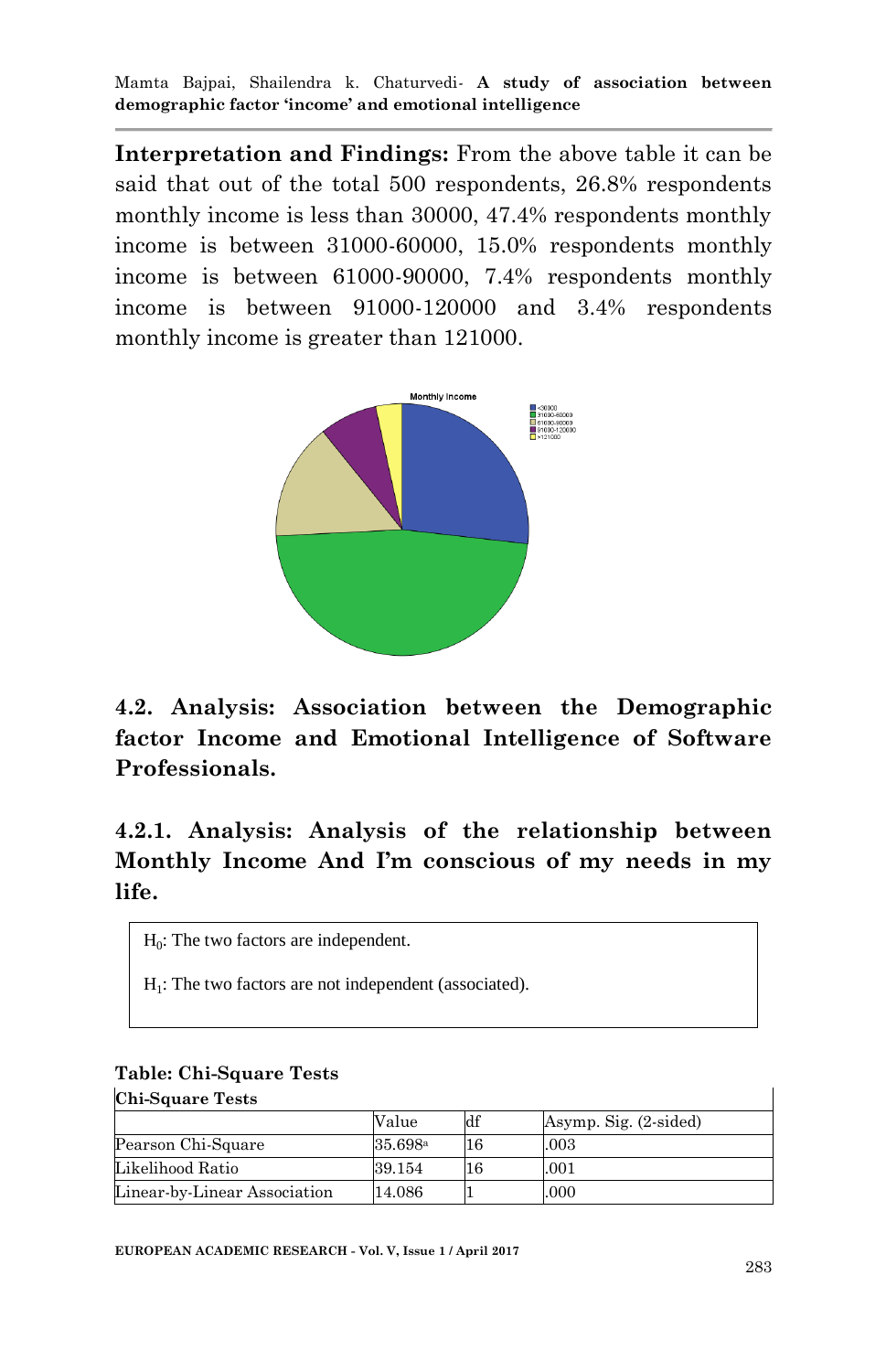| N of Valid Cases                                                                           | 500 |  |
|--------------------------------------------------------------------------------------------|-----|--|
| a. 7 cells $(28.0\%)$ have expected count less than 5. The minimum expected count is 1.09. |     |  |

**Interpretation:** From the table we find out that asymptotic significance for Pearson Chi Square comes out to be 0.000 (less than 0.05) so we **reject null hypothesis** at 5% level of significance. Hence it can be concluded that **two variables are associated**.

| Crosstab |           |                      |             |       |                                       |                |                   |        |
|----------|-----------|----------------------|-------------|-------|---------------------------------------|----------------|-------------------|--------|
|          |           |                      |             |       | I'm conscious of my needs in my life. |                |                   | Total  |
|          |           |                      | Strongly    | Agree | Undecided                             |                | Disagree Strongly |        |
|          |           |                      | Agree       |       | (neither                              |                | Disagree          |        |
|          |           |                      |             |       | agree<br>nor                          |                |                   |        |
|          |           |                      |             |       | disagree)                             |                |                   |        |
|          |           | Count                | 33          | 48    | 10                                    | 28             | 15                | 134    |
|          | $<$ 30000 | $\frac{0}{6}$        | within24.6% | 35.8% | 7.5%                                  | 20.9%          | 11.2%             | 100.0% |
|          |           | Monthly              |             |       |                                       |                |                   |        |
|          |           | Income               |             |       |                                       |                |                   |        |
|          |           | Count                | 65          | 111   | 22                                    | 28             | 11                | 237    |
|          | 31000-    | within27.4%<br>$\%$  |             | 46.8% | 9.3%                                  | 11.8%          | 4.6%              | 100.0% |
|          | 60000     | Monthly              |             |       |                                       |                |                   |        |
|          |           | Income               |             |       |                                       |                |                   |        |
|          |           | Count                | 26          | 34    | $\overline{4}$                        | 5              | 6                 | 75     |
| Monthly  | 61000-    | within 34.7%<br>$\%$ |             | 45.3% | 5.3%                                  | 6.7%           | 8.0%              | 100.0% |
| Income   | 90000     | Monthly              |             |       |                                       |                |                   |        |
|          |           | Income               |             |       |                                       |                |                   |        |
|          |           | Count                | 12          | 19    | 3                                     | 3              | l0.               | 37     |
|          | 91000-    | within 32.4%<br>$\%$ |             | 51.4% | 8.1%                                  | 8.1%           | 0.0%              | 100.0% |
|          | 120000    | Monthly              |             |       |                                       |                |                   |        |
|          |           | Income               |             |       |                                       |                |                   |        |
|          |           | Count                | 10          | 3     | $\Omega$                              | $\overline{4}$ | l0.               | 17     |
|          | >121000   | within 58.8%<br>$\%$ |             | 17.6% | 0.0%                                  | 23.5%          | 0.0%              | 100.0% |
|          |           | Monthly              |             |       |                                       |                |                   |        |
|          |           | Income               |             |       |                                       |                |                   |        |
|          |           | Count                | 146         | 215   | 39                                    | 68             | 32                | 500    |
| Total    |           | within 29.2%<br>$\%$ |             | 43.0% | 7.8%                                  | 13.6%          | 6.4%              | 100.0% |
|          |           | Monthly              |             |       |                                       |                |                   |        |
|          |           | Income               |             |       |                                       |                |                   |        |

**Table: Crosstab: I'm conscious of my needs in my life**

**Interpretation & Findings:** From the above crosstab, it can said that out of total 500 respondents, 29.2% respondents strongly agreed, 43.0% respondents agreed, 7.8% respondents were neutral, 13.6% respondents disagreed and 6.4% respondents strongly disagreed that "I am conscious of my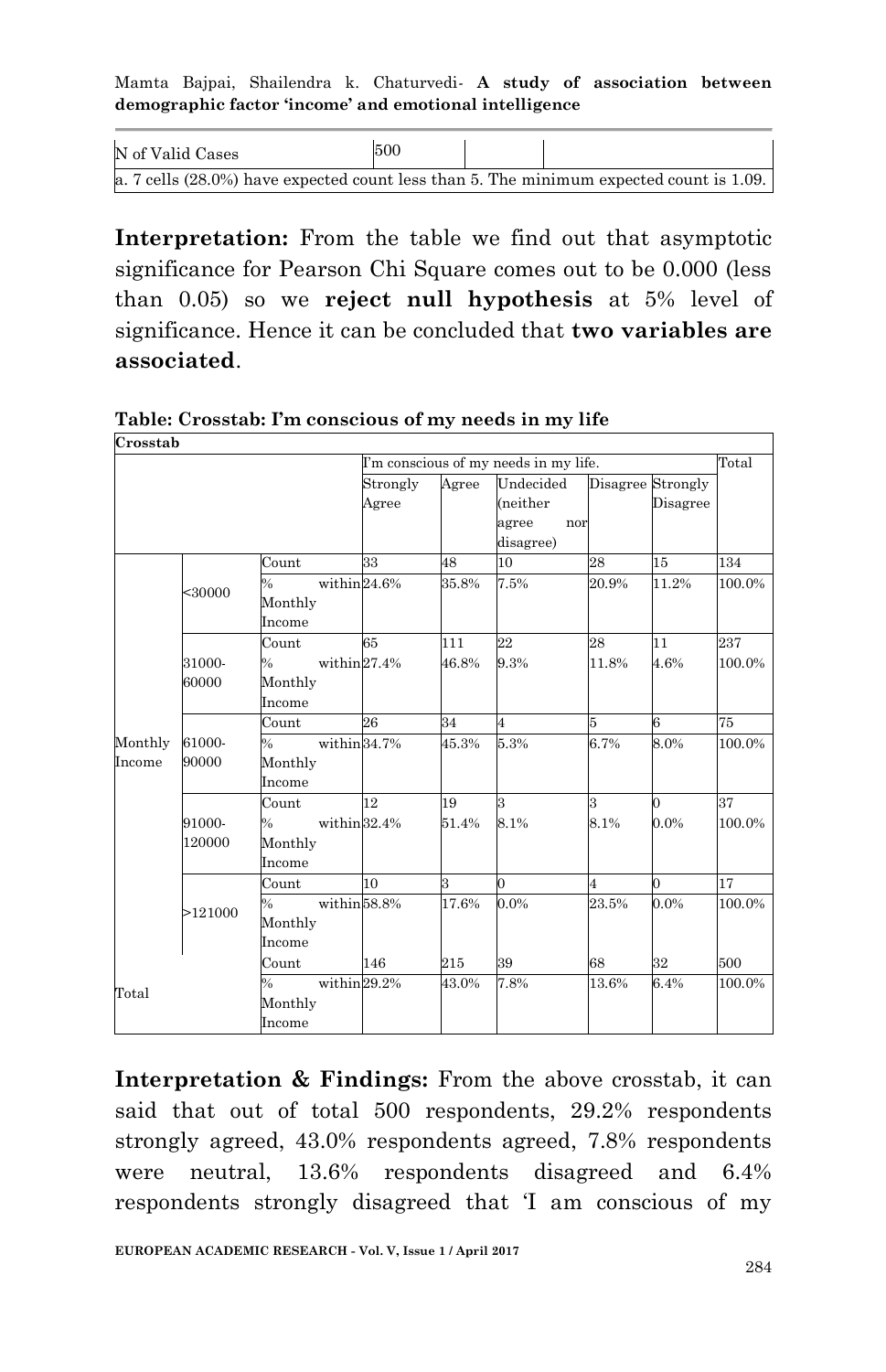needs in my life." Hence, it can be said that majority of the respondents strongly agreed and agreed.

# **4.2.2. Analysis: Analysis of the relationship between Monthly Income And I can remain balanced even in adverse circumstances.**

H<sub>0</sub>: The two factors are independent.

 $H<sub>1</sub>$ : The two factors are not independent (associated).

**Table: Chi-Square Tests Chi-Square Tests**

| <b>UIL DUUALE LESTS</b>      |                     |    |                                                                                            |
|------------------------------|---------------------|----|--------------------------------------------------------------------------------------------|
|                              | Value               | df | Asymp. Sig. (2-sided)                                                                      |
| Pearson Chi-Square           | 69.281 <sup>a</sup> | 16 | .000                                                                                       |
| Likelihood Ratio             | 68.868              | 16 | .000                                                                                       |
| Linear-by-Linear Association | 38.334              |    | .000                                                                                       |
| N of Valid Cases             | 500                 |    |                                                                                            |
|                              |                     |    | a. 6 cells $(24.0\%)$ have expected count less than 5. The minimum expected count is 1.16. |

Tool Used: Chi Square Test (Analyze Descriptive

**Interpretation:** From the table we find out that asymptotic significance for Pearson Chi Square comes out to be 0.000 (less than 0.05) so we **reject null hypothesis** at 5% level of significance. Hence it can be concluded that **two variables are associated**.

#### **Table: Crosstab: I can remain balanced even in adverse circumstances** ٦Ì, **Crosstab**

| UTUSStab         |        |                               |                |       |                                      |       |          |        |
|------------------|--------|-------------------------------|----------------|-------|--------------------------------------|-------|----------|--------|
|                  |        |                               | can            |       | remain balanced even in adverseTotal |       |          |        |
|                  |        |                               | circumstances. |       |                                      |       |          |        |
|                  |        |                               | StronglyAgree  |       | UndecidedDisagreeStrongly            |       |          |        |
|                  |        |                               | Agree          |       | (neither                             |       | Disagree |        |
|                  |        |                               |                |       | agree<br>nor                         |       |          |        |
|                  |        |                               |                |       | disagree)                            |       |          |        |
|                  |        | Count                         | 24             | 42    | 30                                   | 20    | 18       | 134    |
| Monthly $<30000$ |        | $\frac{0}{0}$<br>within 17.9% |                | 31.3% | 22.4%                                | 14.9% | 13.4%    | 100.0% |
| Income           |        | Monthly Income                |                |       |                                      |       |          |        |
|                  | 31000- | Count                         | 73             | 109   | 28                                   | 14    | 13       | 237    |

ľ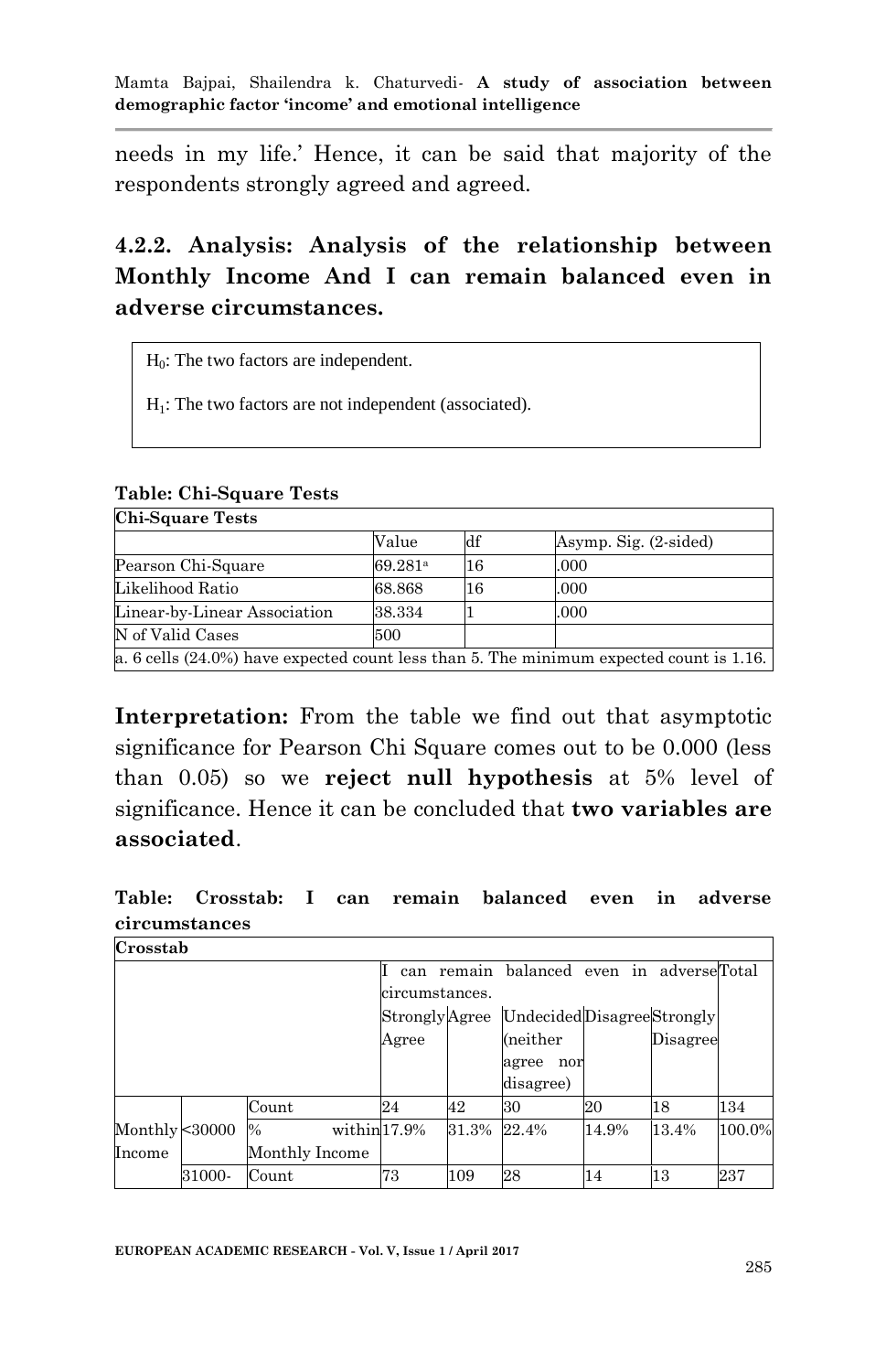|  |  |                                                        |  | Mamta Bajpai, Shailendra k. Chaturvedi- A study of association between |  |
|--|--|--------------------------------------------------------|--|------------------------------------------------------------------------|--|
|  |  | demographic factor 'income' and emotional intelligence |  |                                                                        |  |

|       | 60000            | within 30.8%<br>$\%$    |     | 46.0%          | 11.8% | 5.9%  | 5.5%           | 100.0% |
|-------|------------------|-------------------------|-----|----------------|-------|-------|----------------|--------|
|       |                  | Monthly Income          |     |                |       |       |                |        |
|       | 61000-           | Count                   | 28  | 39             | 4     | 2     | $\overline{2}$ | 75     |
|       | 90000            | within $37.3\%$<br>$\%$ |     | 52.0%          | 5.3%  | 2.7%  | 2.7%           | 100.0% |
|       |                  | Monthly Income          |     |                |       |       |                |        |
|       |                  | Count                   | 14  | 18             | 3     |       |                | 37     |
|       | 91000-<br>120000 | within 37.8%<br>$\%$    |     | 48.6%          | 8.1%  | 2.7%  | 2.7%           | 100.0% |
|       |                  | Monthly Income          |     |                |       |       |                |        |
|       |                  | Count                   | 12  | $\overline{2}$ |       | 2     |                | 17     |
|       | $>121000\%$      | within 70.6%            |     | 11.8%          | 5.9%  | 11.8% | $0.0\%$        | 100.0% |
|       |                  | Monthly Income          |     |                |       |       |                |        |
|       |                  | Count                   | 151 | 210            | 66    | 39    | 34             | 500    |
| Total |                  | within 30.2%<br>$\%$    |     | 42.0%          | 13.2% | 7.8%  | 6.8%           | 100.0% |
|       |                  | Monthly Income          |     |                |       |       |                |        |

**Interpretation & Findings:** From the above crosstab, it can said that out of total 500 respondents, 30.2% respondents strongly agreed, 42.0% respondents agreed, 13.2% respondents were neutral, 7.8% respondents disagreed and 6.8% respondents strongly disagreed that "I can remain balanced even in adverse circumstances." Hence, it can be said that majority of the respondents strongly agreed and agreed.

# **4.2.3. Analysis: Analysis of the relationship between Monthly Income And Being emotionally intelligent helps me to control my level of stress.**

| $H_0$ : The two factors are independent.                  |                       |    |                       |  |  |  |  |  |
|-----------------------------------------------------------|-----------------------|----|-----------------------|--|--|--|--|--|
| $H_1$ : The two factors are not independent (associated). |                       |    |                       |  |  |  |  |  |
|                                                           |                       |    |                       |  |  |  |  |  |
|                                                           |                       |    |                       |  |  |  |  |  |
| Table:. Chi-Square Tests                                  |                       |    |                       |  |  |  |  |  |
| Chi-Square Tests                                          |                       |    |                       |  |  |  |  |  |
|                                                           | Value                 | df | Asymp. Sig. (2-sided) |  |  |  |  |  |
| Pearson Chi-Square                                        | $65.394$ <sup>a</sup> | 16 | .000                  |  |  |  |  |  |

| a carbon cin pquare                                                                        | .      | .  |      |  |
|--------------------------------------------------------------------------------------------|--------|----|------|--|
| Likelihood Ratio                                                                           | 64.667 | 16 | .000 |  |
| Linear-by-Linear Association                                                               | 21.878 |    | .000 |  |
| N of Valid Cases                                                                           | 500    |    |      |  |
| a. 7 cells $(28.0\%)$ have expected count less than 5. The minimum expected count is 1.19. |        |    |      |  |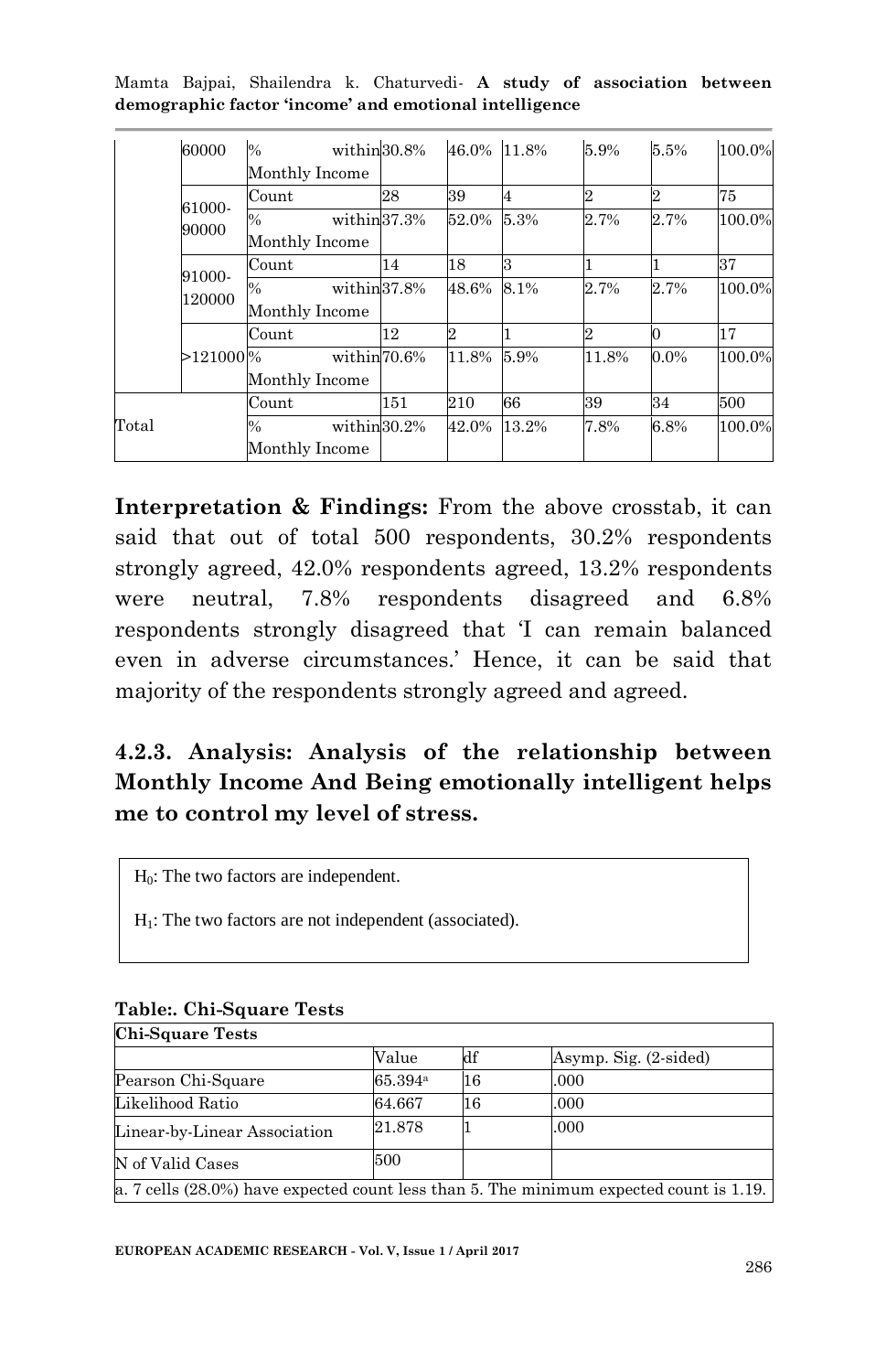**Interpretation:** From the table we find out that asymptotic significance for Pearson Chi Square comes out to be 0.000 (less than 0.05) so we **reject null hypothesis** at 5% level of significance. Hence it can be concluded that **two variables are associated**.

**Table: Crosstab: Being emotionally intelligent helps me to control my level of stress**

| Crosstab |                         |                                                 |                                                                                |                |                                                                                  |                         |                |        |  |
|----------|-------------------------|-------------------------------------------------|--------------------------------------------------------------------------------|----------------|----------------------------------------------------------------------------------|-------------------------|----------------|--------|--|
|          |                         |                                                 | Being emotionally intelligent helps me to Total<br>control my level of stress. |                |                                                                                  |                         |                |        |  |
|          |                         |                                                 | Agree                                                                          |                | Strongly Agree Undecided Disagree Strongly<br>(neither<br>agree nor<br>disagree) |                         | Disagree       |        |  |
|          |                         | Count                                           | 28                                                                             | 44             | 32                                                                               | 17                      | 13             | 134    |  |
|          | <30000                  | within20.9%<br>$\%$<br>Monthly Income           |                                                                                | 32.8%          | 23.9%                                                                            | 12.7%                   | 9.7%           | 100.0% |  |
|          | 31000-<br>60000         | Count                                           | 61                                                                             | 115            | 19                                                                               | 26                      | 16             | 237    |  |
|          |                         | within 25.7%<br>$\frac{0}{6}$<br>Monthly Income |                                                                                | 48.5%          | 8.0%                                                                             | 11.0%                   | 6.8%           | 100.0% |  |
|          | Monthly 61000-<br>90000 | Count                                           | 21                                                                             | 43             | 1                                                                                | 6                       | $\overline{4}$ | 75     |  |
| Income   |                         | $\frac{0}{6}$<br>within28.0%<br>Monthly Income  |                                                                                | 57.3%          | 1.3%                                                                             | 8.0%                    | 5.3%           | 100.0% |  |
|          | 91000-                  | Count                                           | 16                                                                             | 16             | $\overline{2}$                                                                   | 1                       | $\overline{2}$ | 37     |  |
|          | 120000                  | within43.2%<br>$\frac{0}{6}$<br>Monthly Income  |                                                                                | 43.2%          | 5.4%                                                                             | 2.7%                    | 5.4%           | 100.0% |  |
|          |                         | Count                                           | 12                                                                             | $\overline{2}$ | 1                                                                                | $\overline{\mathbf{2}}$ | $\overline{0}$ | 17     |  |
|          | >121000%                | within <sup>70.6%</sup><br>Monthly Income       |                                                                                | 11.8%          | 5.9%                                                                             | 11.8%                   | 0.0%           | 100.0% |  |
|          |                         | Count                                           | 138                                                                            | 220            | 55                                                                               | 52                      | 35             | 500    |  |
| Total    |                         | within27.6%<br>$\frac{0}{6}$<br>Monthly Income  |                                                                                | 44.0%          | 11.0%                                                                            | 10.4%                   | 7.0%           | 100.0% |  |

**Interpretation & Findings:** From the above crosstab, it can said that out of total 500 respondents, 27.6% respondents strongly agreed, 44.0% respondents agreed, 11.0% respondents were neutral, 10.4% respondents disagreed and 7.0% respondents strongly disagreed that "Being emotionally intelligent helps me to control my level of stress." Hence, it can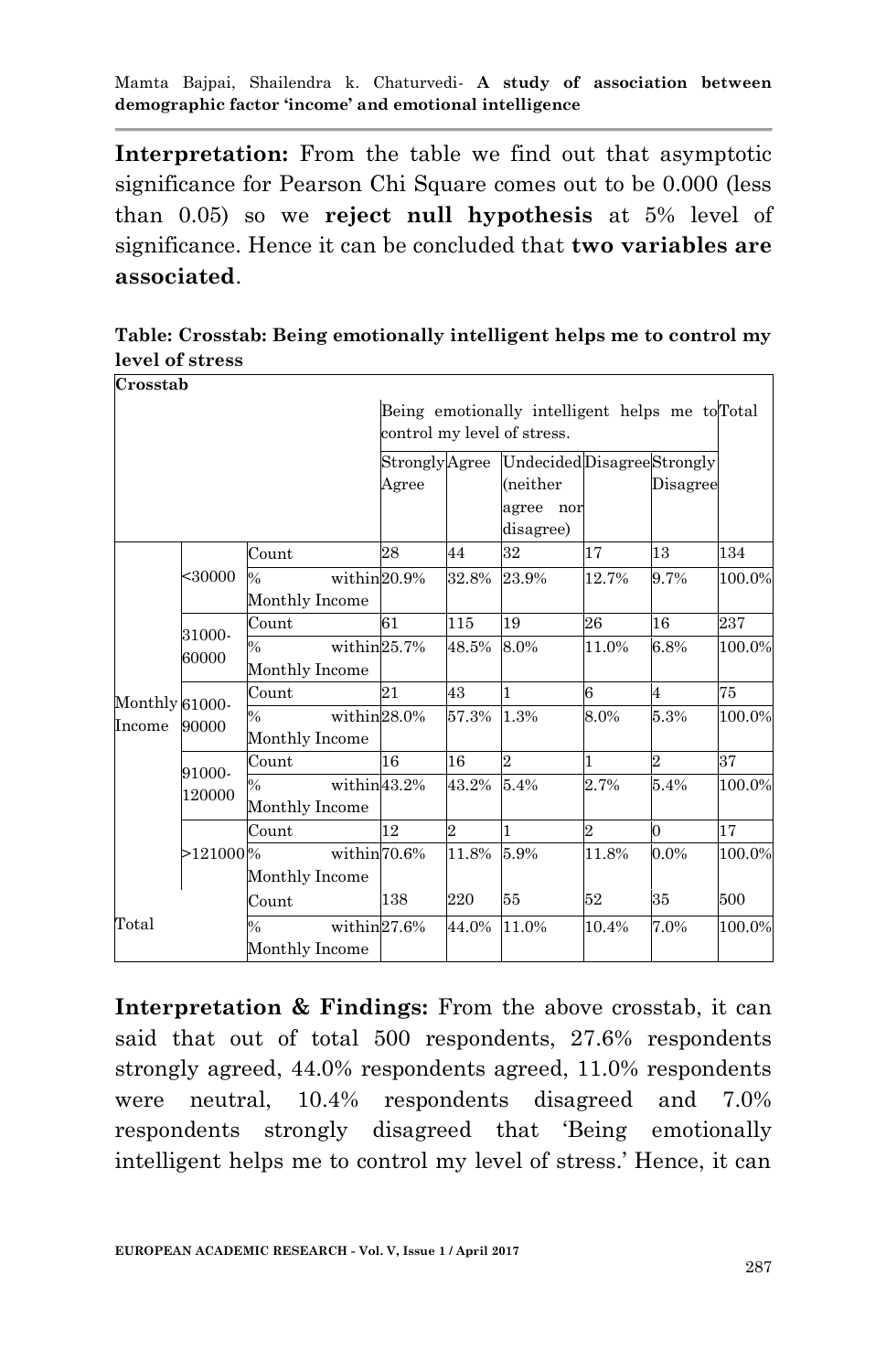be said that majority of the respondents strongly agreed and agreed.

### **4.2.4. Analysis: Analysis of the relationship between Monthly Income And I am able to manage the conflicts and problems faced in my workplace.**

 $H_0$ : The two factors are independent.

H<sub>1</sub>: The two factors are not independent (associated).

#### **Table: Chi-Square Tests**

| <b>Chi-Square Tests</b>      |                  |    |                                                                                            |  |  |  |  |  |
|------------------------------|------------------|----|--------------------------------------------------------------------------------------------|--|--|--|--|--|
|                              | Value            | df | Asymp. Sig. (2-sided)                                                                      |  |  |  |  |  |
| Pearson Chi-Square           | $30.885^{\circ}$ | 16 | .014                                                                                       |  |  |  |  |  |
| Likelihood Ratio             | 32.778           | 16 | .008                                                                                       |  |  |  |  |  |
| Linear-by-Linear Association | 3.653            |    | .056                                                                                       |  |  |  |  |  |
| N of Valid Cases             | 500              |    |                                                                                            |  |  |  |  |  |
|                              |                  |    | a. 7 cells $(28.0\%)$ have expected count less than 5. The minimum expected count is 1.16. |  |  |  |  |  |

Tool Used: Chi Square Test (Analyze Descriptive

**Interpretation:** From the table we find out that asymptotic significance for Pearson Chi Square comes out to be 0.000 (less than 0.05) so we **reject null hypothesis** at 5% level of significance. Hence it can be concluded that **two variables are associated**.

#### **Table: Crosstab: I am able to manage the conflicts and problems faced in my workplace** 1

**Crosstab**

|                   |        |                                  |                                              |       | am able to manage the conflicts and Total |       |          |        |  |
|-------------------|--------|----------------------------------|----------------------------------------------|-------|-------------------------------------------|-------|----------|--------|--|
|                   |        |                                  | problems faced in my workplace.              |       |                                           |       |          |        |  |
|                   |        |                                  | Undecided Disagree Strongly<br>StronglyAgree |       |                                           |       |          |        |  |
|                   |        |                                  | Agree                                        |       | (neither                                  |       | Disagree |        |  |
|                   |        |                                  |                                              |       | agree nor                                 |       |          |        |  |
|                   |        |                                  |                                              |       | disagree)                                 |       |          |        |  |
|                   |        | Count                            | 30                                           | 53    | 25                                        | 17    |          | 134    |  |
| Monthly $<$ 30000 |        | $\frac{0}{6}$<br>within $22.4\%$ |                                              | 39.6% | 18.7%                                     | 12.7% | 6.7%     | 100.0% |  |
| Income            |        | Monthly Income                   |                                              |       |                                           |       |          |        |  |
|                   | 31000- | Count                            | 61                                           | 106   | 35                                        | 21    | 14       | 237    |  |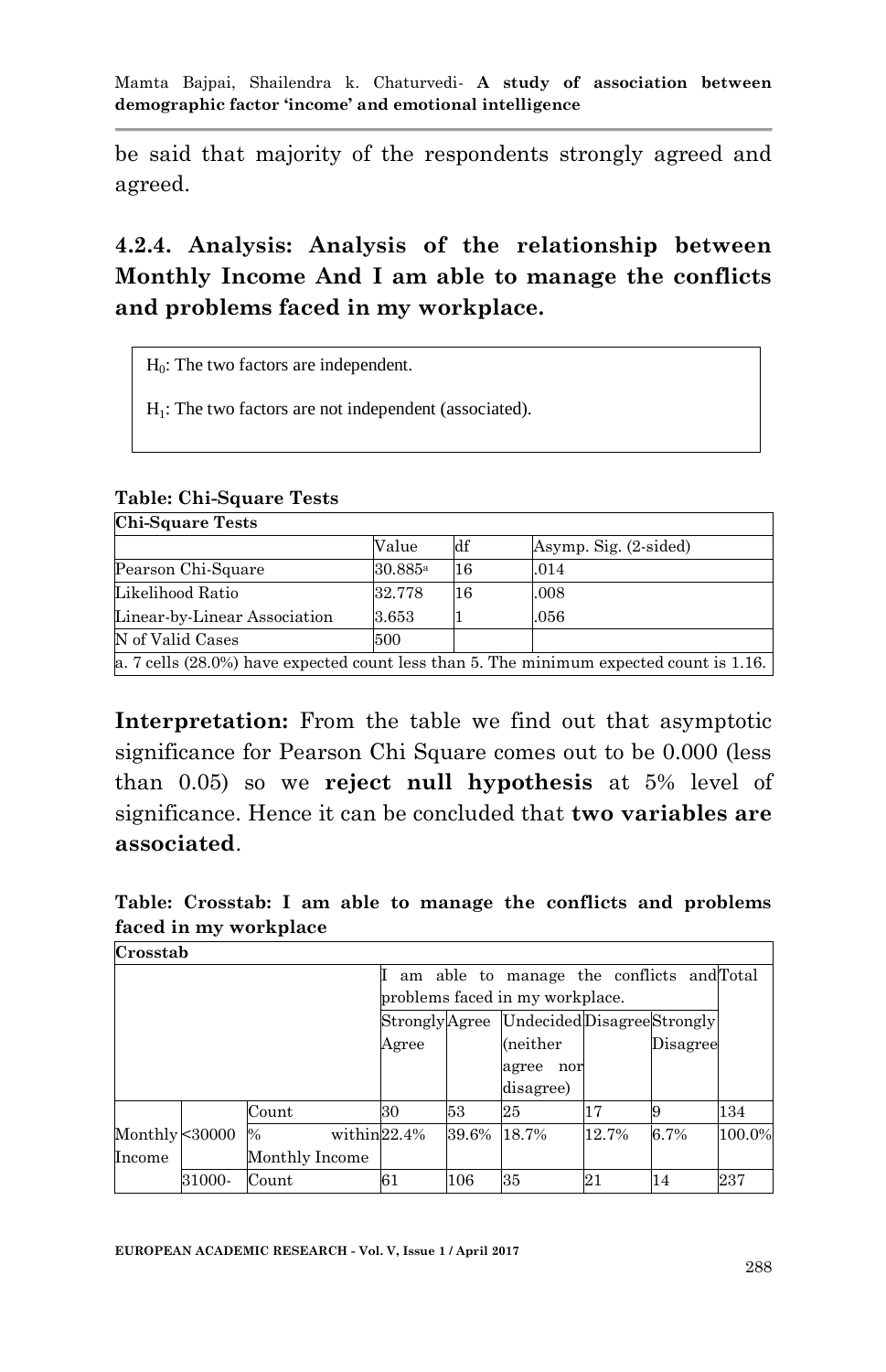|  |  |                                                        |  | Mamta Bajpai, Shailendra k. Chaturvedi- A study of association between |  |
|--|--|--------------------------------------------------------|--|------------------------------------------------------------------------|--|
|  |  | demographic factor 'income' and emotional intelligence |  |                                                                        |  |

|       | 60000       | within $25.7\%$<br>$\%$         |     | 44.7% | 14.8% | 8.9%  | 5.9%    | 100.0% |
|-------|-------------|---------------------------------|-----|-------|-------|-------|---------|--------|
|       |             | Monthly Income                  |     |       |       |       |         |        |
|       | 61000-      | Count                           | 31  | 28    |       |       | 8       | 75     |
|       | 90000       | within $41.3%$<br>$\frac{0}{0}$ |     | 37.3% | 5.3%  | 5.3%  | 10.7%   | 100.0% |
|       |             | Monthly Income                  |     |       |       |       |         |        |
|       | 91000-      | Count                           | 10  | 20    |       | 3     | 3       | 37     |
|       | 120000      | within27.0%<br>$\%$             |     | 54.1% | 2.7%  | 8.1%  | 8.1%    | 100.0% |
|       |             | Monthly Income                  |     |       |       |       |         |        |
|       |             | Count                           |     | 5     |       |       |         | 17     |
|       | $>121000\%$ | within41.2%                     |     | 29.4% | 5.9%  | 23.5% | $0.0\%$ | 100.0% |
|       |             | Monthly Income                  |     |       |       |       |         |        |
|       |             | Count                           | 139 | 212   | 66    | 49    | 34      | 500    |
| Total |             | within27.8%<br>$\%$             |     | 42.4% | 13.2% | 9.8%  | 6.8%    | 100.0% |
|       |             | Monthly Income                  |     |       |       |       |         |        |

**Interpretation & Findings:** From the above crosstab, it can said that out of total 500 respondents, 27.8% respondents strongly agreed, 42.4% respondents agreed, 13.2% respondents were neutral, 9.8% respondents disagreed and 6.8% respondents strongly disagreed that "I am able to manage the conflicts and problems faced in my workplace.' Hence, it can be said that majority of the respondents strongly agreed and agreed.

# **4.2.5. Analysis: Analysis of the relationship between Monthly Income And I am able to understand the feeling of others.**

 $H_0$ : The two factors are independent.

H<sub>1</sub>: The two factors are not independent (associated).

| <b>Chi-Square Tests</b>      |                  |    |                                                                                        |  |  |  |  |  |
|------------------------------|------------------|----|----------------------------------------------------------------------------------------|--|--|--|--|--|
|                              | Value            | df | Asymp. Sig. (2-sided)                                                                  |  |  |  |  |  |
| Pearson Chi-Square           | $43.694^{\rm a}$ | 16 | .000                                                                                   |  |  |  |  |  |
| Likelihood Ratio             | 46.852           | 16 | .000                                                                                   |  |  |  |  |  |
| Linear-by-Linear Association | 1.927            |    | .165                                                                                   |  |  |  |  |  |
| N of Valid Cases             | 500              |    |                                                                                        |  |  |  |  |  |
|                              |                  |    | a. 7 cells (28.0%) have expected count less than 5. The minimum expected count is .58. |  |  |  |  |  |

 $T$ ool Used: Chi  $\mathcal{L}$  Used: Chi  $\mathcal{L}$   $\mathcal{L}$   $\mathcal{L}$   $\mathcal{L}$   $\mathcal{L}$   $\mathcal{L}$   $\mathcal{L}$   $\mathcal{L}$   $\mathcal{L}$   $\mathcal{L}$   $\mathcal{L}$   $\mathcal{L}$   $\mathcal{L}$   $\mathcal{L}$   $\mathcal{L}$   $\mathcal{L}$   $\mathcal{L}$   $\mathcal{L}$   $\mathcal{L}$   $\mathcal{L}$   $\mathcal{$ 

#### **Table: Chi-Square Tests**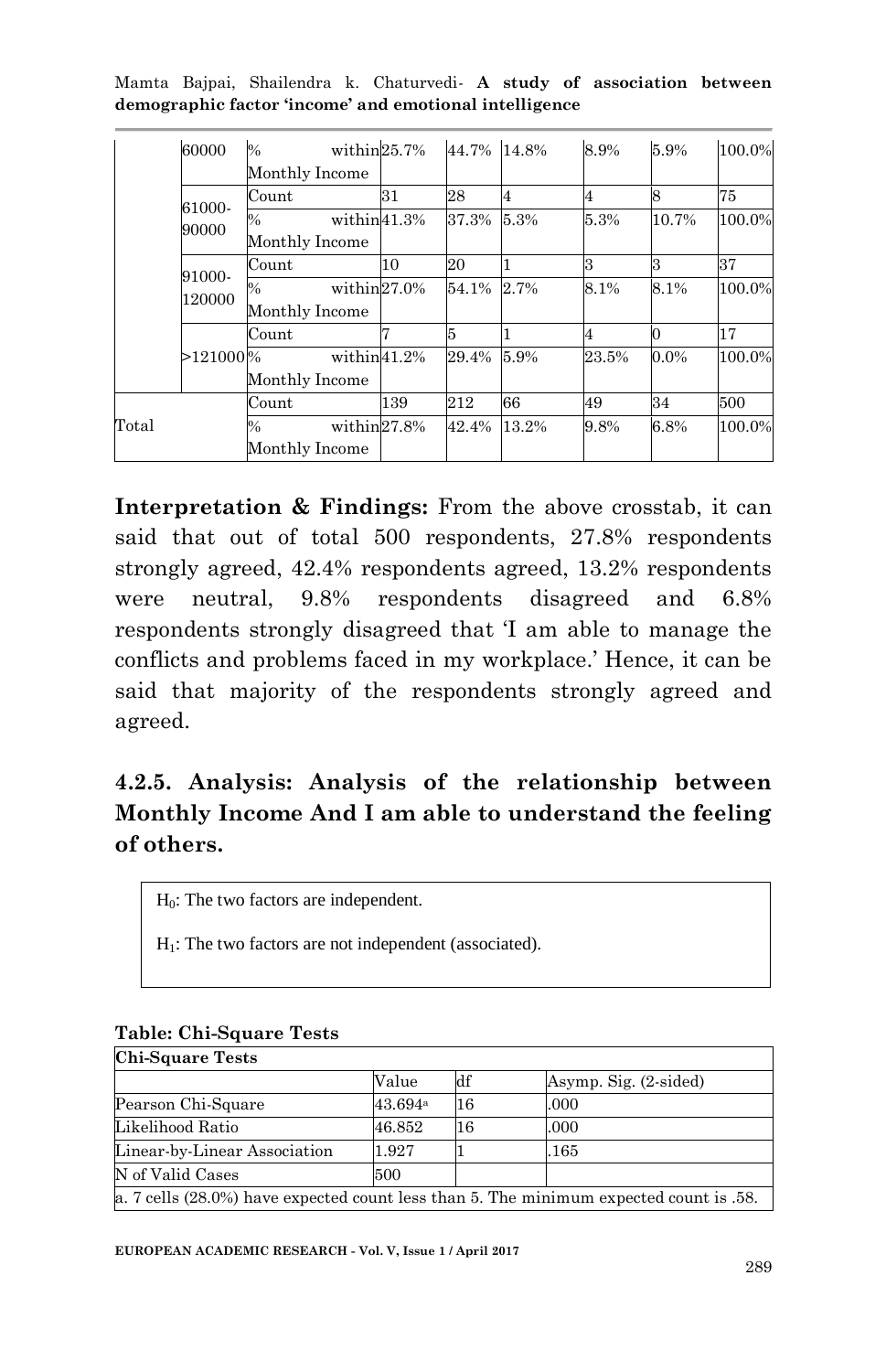**Interpretation:** From the table we find out that asymptotic significance for Pearson Chi Square comes out to be 0.000 (less than 0.05) so we **reject null hypothesis** at 5% level of significance. Hence it can be concluded that **two variables are associated**.

| Crosstab          |                  |                                                         |          |                |                 |                   |                |        |  |
|-------------------|------------------|---------------------------------------------------------|----------|----------------|-----------------|-------------------|----------------|--------|--|
|                   |                  | Total<br>I am able to understand the feeling of others. |          |                |                 |                   |                |        |  |
|                   |                  |                                                         | Strongly |                | Agree Undecided | Disagree Strongly |                |        |  |
|                   |                  |                                                         | Agree    |                | (neither        |                   | Disagree       |        |  |
|                   |                  |                                                         |          |                | agree<br>nor    |                   |                |        |  |
|                   |                  |                                                         |          |                | disagree)       |                   |                |        |  |
|                   |                  | Count                                                   | 36       | 56             | 26              | 12                | 4              | 134    |  |
|                   | $30000$          | % within Monthly26.9%<br>Income                         |          | 41.8% 19.4%    |                 | 9.0%              | 3.0%           | 100.0% |  |
|                   | 31000-<br>60000  | Count                                                   | 82       | 95             | 24              | 25                | 11             | 237    |  |
|                   |                  | % within Monthly34.6%<br>Income                         |          | 40.1% 10.1%    |                 | 10.5%             | 4.6%           | 100.0% |  |
|                   | 61000-<br>90000  | Count                                                   | 21       | 43             | 6               | 3                 | $\overline{2}$ | 75     |  |
| Monthly<br>Income |                  | % within Monthly28.0%<br>Income                         |          | 57.3% 8.0%     |                 | 4.0%              | 2.7%           | 100.0% |  |
|                   |                  | Count                                                   | 8        | 18             | 11              | $\mathbf{0}$      | Ю              | 37     |  |
|                   | 91000-<br>120000 | % within Monthly21.6%<br>Income                         |          |                | 48.6% 29.7%     | 0.0%              | 0.0%           | 100.0% |  |
|                   |                  | Count                                                   | 10       | $\overline{2}$ |                 | $\overline{4}$    | $\Omega$       | 17     |  |
|                   | >121000          | % within Monthly58.8%<br>Income                         |          | 11.8% 5.9%     |                 | 23.5%             | 0.0%           | 100.0% |  |
|                   |                  | Count                                                   | 157      | 214            | 68              | 44                | 17             | 500    |  |
| Total             |                  | % within Monthly 31.4%<br>Income                        |          | 42.8% 13.6%    |                 | 8.8%              | 3.4%           | 100.0% |  |

**Table: Crosstab: I am able to understand the feeling of others**

**Interpretation & Findings:** From the above crosstab, it can said that out of total 500 respondents, 31.4% respondents strongly agreed, 42.8% respondents agreed, 13.6% respondents were neutral, 8.8% respondents disagreed and 3.4% respondents strongly disagreed that "I am able to understand the feeling of others." Hence, it can be said that majority of the respondents strongly agreed and agreed.

**4.2.6. Analysis: Analysis of the relationship between Monthly Income And Being emotionally intelligent helps me to improve the efficiency of service delivery process.**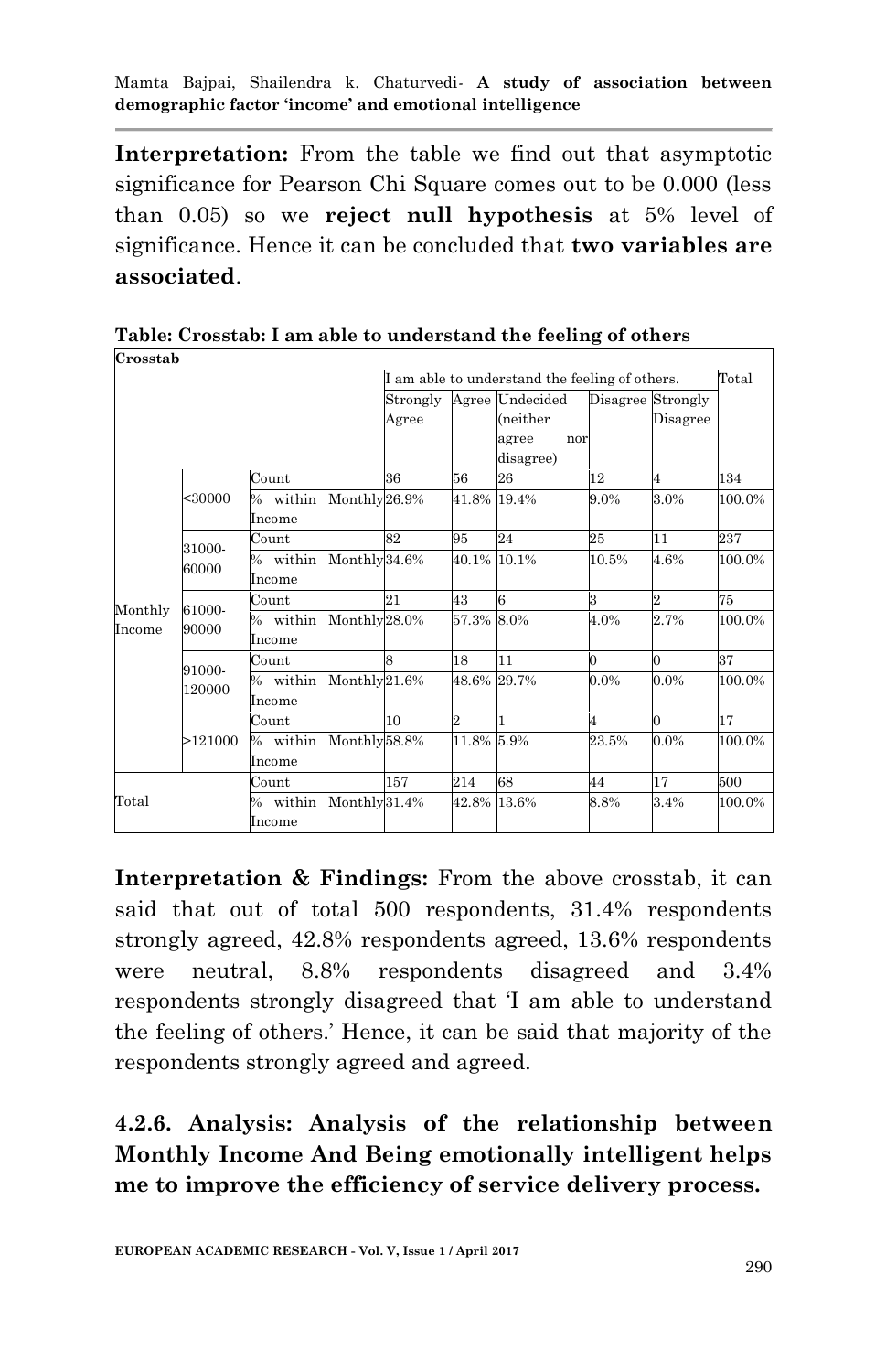$H<sub>0</sub>$ : The two factors are independent.

 $H<sub>1</sub>$ : The two factors are not independent (associated).

Tool Used: Chi Square Test (Analyze Descriptive

#### **Table: Chi-Square Tests**

| <b>Chi-Square Tests</b>                                                                |                     |    |                       |  |  |  |  |  |
|----------------------------------------------------------------------------------------|---------------------|----|-----------------------|--|--|--|--|--|
|                                                                                        | Value               | df | Asymp. Sig. (2-sided) |  |  |  |  |  |
| Pearson Chi-Square                                                                     | 42.415 <sup>a</sup> | 16 | .000                  |  |  |  |  |  |
| Likelihood Ratio                                                                       | 42.877              | 16 | .000                  |  |  |  |  |  |
| Linear-by-Linear Association                                                           | 16.252              |    | .000                  |  |  |  |  |  |
| N of Valid Cases                                                                       | 500                 |    |                       |  |  |  |  |  |
| a. 7 cells (28.0%) have expected count less than 5. The minimum expected count is .99. |                     |    |                       |  |  |  |  |  |

**Interpretation:** From the table we find out that asymptotic significance for Pearson Chi Square comes out to be 0.000 (less than 0.05) so we **reject null hypothesis** at 5% level of significance. Hence it can be concluded that **two variables are associated**.

**Table: 4.95. Crosstab: Being emotionally intelligent helps me to improve the efficiency of service delivery process**

| Crosstab |                 |                                                 |                                            |       |                             |       |              |        |  |  |  |
|----------|-----------------|-------------------------------------------------|--------------------------------------------|-------|-----------------------------|-------|--------------|--------|--|--|--|
|          |                 | Being emotionally intelligent helps me to Total |                                            |       |                             |       |              |        |  |  |  |
|          |                 |                                                 | improve the efficiency of service delivery |       |                             |       |              |        |  |  |  |
|          |                 |                                                 | process.                                   |       |                             |       |              |        |  |  |  |
|          |                 |                                                 | StronglyAgree                              |       | Undecided Disagree Strongly |       |              |        |  |  |  |
|          |                 |                                                 | Agree                                      |       | (neither                    |       | Disagree     |        |  |  |  |
|          |                 |                                                 |                                            |       | agree nor                   |       |              |        |  |  |  |
|          |                 |                                                 |                                            |       | disagree)                   |       |              |        |  |  |  |
|          | <30000          | Count                                           | 24                                         | 46    | 31                          | 26    |              | 134    |  |  |  |
|          |                 | within 17.9%<br>$\%$                            |                                            | 34.3% | 23.1%                       | 19.4% | 5.2%         | 100.0% |  |  |  |
|          |                 | Monthly Income                                  |                                            |       |                             |       |              |        |  |  |  |
|          | 31000-          | Count                                           | 63                                         | 91    | 35                          | 32    | 16           | 237    |  |  |  |
|          |                 | $\%$<br>within 26.6%                            |                                            | 38.4% | 14.8%                       | 13.5% | 6.8%         | 100.0% |  |  |  |
|          | 60000           | Monthly Income                                  |                                            |       |                             |       |              |        |  |  |  |
| Monthly  |                 | Count                                           | 14                                         | 44    | 7                           | 5     | 5            | 75     |  |  |  |
| Income   | 61000-          | $\%$<br>within 18.7%                            |                                            | 58.7% | 9.3%                        | 6.7%  | 6.7%         | 100.0% |  |  |  |
|          | 90000           | Monthly Income                                  |                                            |       |                             |       |              |        |  |  |  |
|          |                 | Count                                           | 12                                         | 18    | 5                           |       | $\mathbf{1}$ | 37     |  |  |  |
|          | 91000-          | $\frac{0}{6}$<br>within 32.4%                   |                                            | 48.6% | 13.5%                       | 2.7%  | 2.7%         | 100.0% |  |  |  |
|          | 120000          | Monthly Income                                  |                                            |       |                             |       |              |        |  |  |  |
|          | $>121000$ Count |                                                 | 10                                         | 3     | 3                           |       | $\Omega$     | 17     |  |  |  |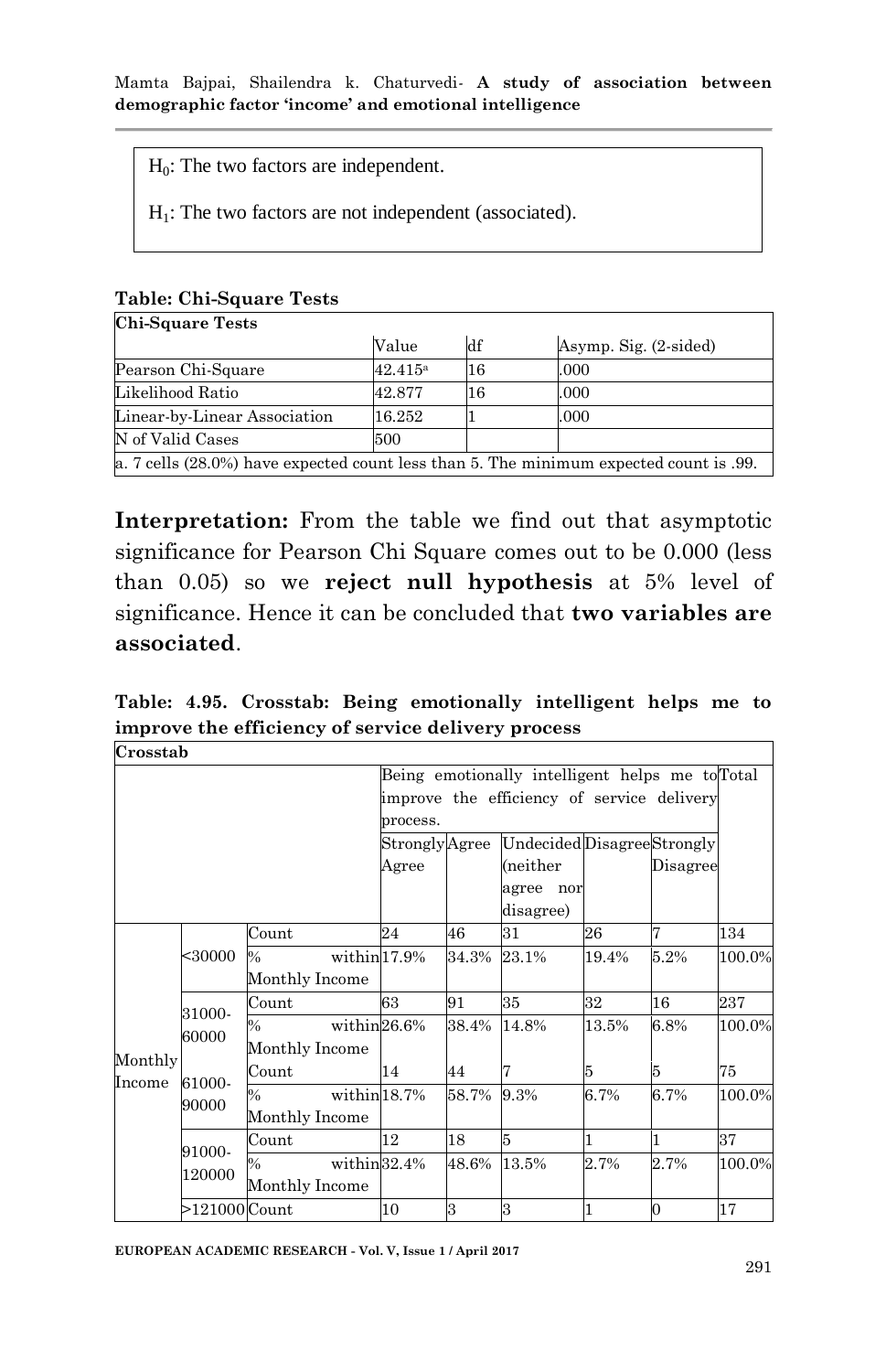|       |  | %               | within $58.8\%$ | 17.6% 17.6% | 5.9%  | $0.0\%$ | 100.0% |
|-------|--|-----------------|-----------------|-------------|-------|---------|--------|
|       |  | Monthly Income  |                 |             |       |         |        |
|       |  | Count           | 123             | 202         | 65    | 29      | 500    |
| Total |  | $\frac{10}{20}$ | within $24.6\%$ | 40.4% 16.2% | 13.0% | 5.8%    | 100.0% |
|       |  | Monthly Income  |                 |             |       |         |        |

**Interpretation & Findings:** From the above crosstab, it can said that out of total 500 respondents, 24.6% respondents strongly agreed, 40.4% respondents agreed, 16.2% respondents were neutral, 13.0% respondents disagreed and 5.8% respondents strongly disagreed that "Being emotionally intelligent helps me to improve the efficiency of service delivery process." Hence, it can be said that majority of the respondents strongly agreed and agreed.

**4.2.7. Analysis: Analysis of the relationship between Monthly Income And Being emotionally intelligent helps me to minimize the performance hijacking by negative emotions.**

 $H_0$ : The two factors are independent.

 $H<sub>1</sub>$ : The two factors are not independent (associated).

| <b>Chi-Square Tests</b>      |                     |    |                                                                                        |  |  |  |  |  |
|------------------------------|---------------------|----|----------------------------------------------------------------------------------------|--|--|--|--|--|
|                              | Value               | df | Asymp. Sig. (2-sided)                                                                  |  |  |  |  |  |
| Pearson Chi-Square           | 59.701 <sup>a</sup> | 16 | .000                                                                                   |  |  |  |  |  |
| Likelihood Ratio             | 57.519              | 16 | .000                                                                                   |  |  |  |  |  |
| Linear-by-Linear Association | 7.617               |    | .006                                                                                   |  |  |  |  |  |
| N of Valid Cases             | 500                 |    |                                                                                        |  |  |  |  |  |
|                              |                     |    | a. 7 cells (28.0%) have expected count less than 5. The minimum expected count is .75. |  |  |  |  |  |

Tool Used: Chi Square Test (Analyze Descriptive

#### **Table: Chi-Square Tests**

**Interpretation:** From the table we find out that asymptotic significance for Pearson Chi Square comes out to be 0.000 (less than 0.05) so we **reject null hypothesis** at 5% level of significance. Hence it can be concluded that **two variables are associated**.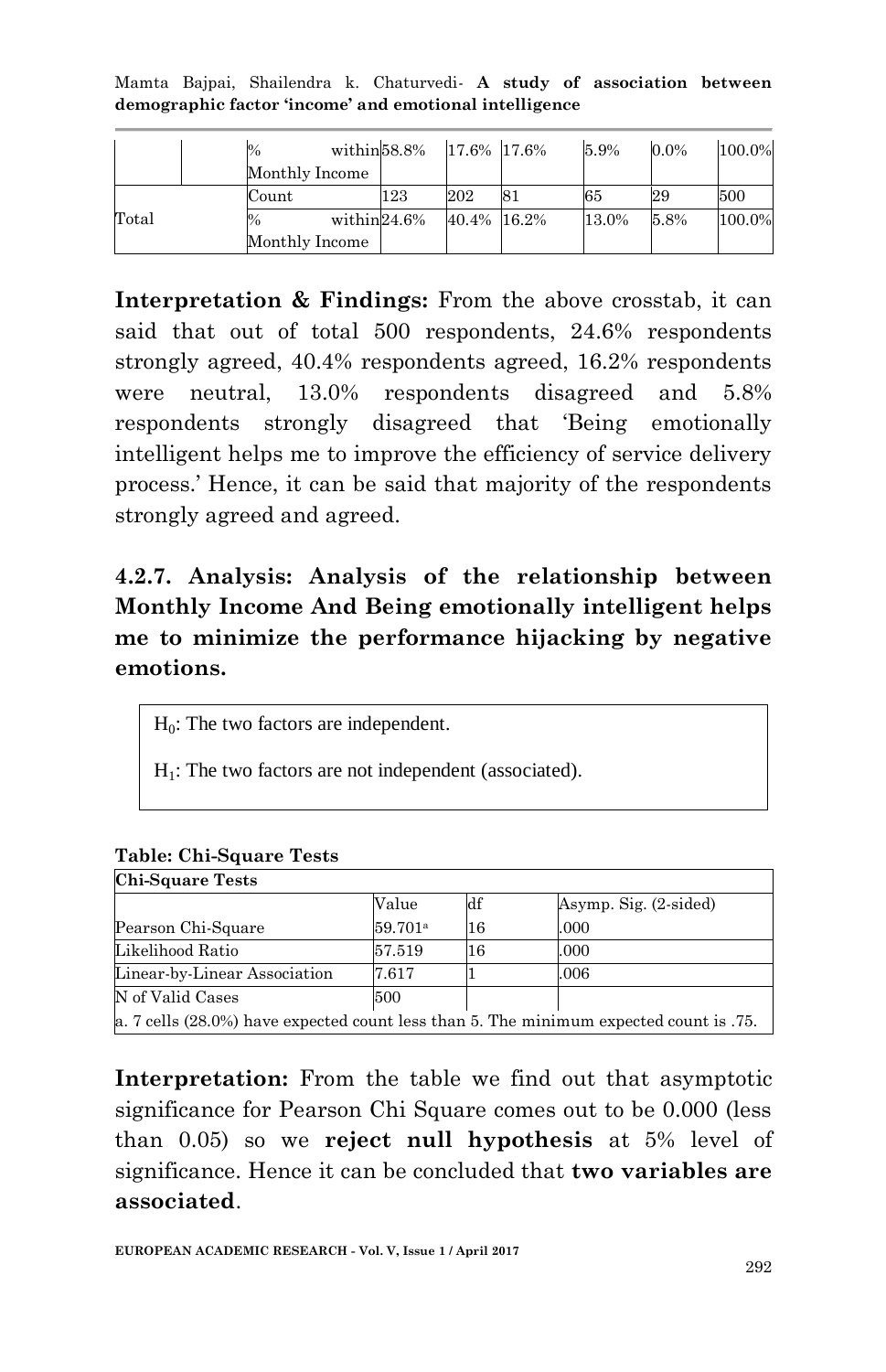| Crosstab       |                 |                                  |                                            |                |                                                 |         |                |        |  |  |
|----------------|-----------------|----------------------------------|--------------------------------------------|----------------|-------------------------------------------------|---------|----------------|--------|--|--|
|                |                 |                                  |                                            |                | Being emotionally intelligent helps me to Total |         |                |        |  |  |
|                |                 |                                  | minimise the performance hijacking by      |                |                                                 |         |                |        |  |  |
|                |                 |                                  | negative emotions.                         |                |                                                 |         |                |        |  |  |
|                |                 |                                  | Strongly Agree Undecided Disagree Strongly |                |                                                 |         |                |        |  |  |
|                |                 |                                  | Agree                                      |                | (neither                                        |         | Disagree       |        |  |  |
|                |                 |                                  |                                            |                | agree nor                                       |         |                |        |  |  |
|                |                 |                                  |                                            |                | disagree)                                       |         |                |        |  |  |
|                |                 | Count                            | 37                                         | 47             | 30                                              | 16      | $\overline{4}$ | 134    |  |  |
|                | $30000$         | within27.6%<br>$\%$              |                                            | 35.1% 22.4%    |                                                 | 11.9%   | 3.0%           | 100.0% |  |  |
|                |                 | Monthly Income                   |                                            |                |                                                 |         |                |        |  |  |
|                | 31000-<br>60000 | Count                            | 113                                        | 82             | 17                                              | 16      | 9              | 237    |  |  |
|                |                 | within47.7%<br>$\frac{0}{0}$     |                                            | 34.6% 7.2%     |                                                 | 6.8%    | 3.8%           | 100.0% |  |  |
|                |                 | Monthly Income                   |                                            |                |                                                 |         |                |        |  |  |
|                |                 | Count                            | 44                                         | 21             | 3                                               | 5       | $\overline{2}$ | 75     |  |  |
| Monthly 61000- |                 | within <sup>58.7%</sup><br>$\%$  |                                            | 28.0%          | 4.0%                                            | 6.7%    | 2.7%           | 100.0% |  |  |
| Income         | 90000           | Monthly Income                   |                                            |                |                                                 |         |                |        |  |  |
|                |                 | Count                            | 19                                         | 11             | I1.                                             | 1       | 5              | 37     |  |  |
|                | 91000-          | within $51.4\%$<br>$\frac{0}{6}$ |                                            | 29.7% 2.7%     |                                                 | 2.7%    | 13.5%          | 100.0% |  |  |
|                | 120000          | Monthly Income                   |                                            |                |                                                 |         |                |        |  |  |
|                |                 | Count                            | 11                                         | $\overline{2}$ | $\mathbf{2}$                                    | 0       | $\overline{2}$ | 17     |  |  |
|                | >121000%        | within 64.7%                     |                                            | 11.8% 11.8%    |                                                 | $0.0\%$ | 11.8%          | 100.0% |  |  |
|                |                 | Monthly Income                   |                                            |                |                                                 |         |                |        |  |  |
|                |                 | Count                            | 224                                        | 163            | 53                                              | 38      | 22             | 500    |  |  |
| Total          |                 | within44.8%<br>$\%$              |                                            | 32.6%          | 10.6%                                           | 7.6%    | 4.4%           | 100.0% |  |  |
|                |                 | Monthly Income                   |                                            |                |                                                 |         |                |        |  |  |

**Table: Crosstab: Being emotionally intelligent helps me to minimise the performance hijacking by negative emotions**

**Interpretation & Findings:** From the above crosstab, it can said that out of total 500 respondents, 44.8% respondents strongly agreed, 32.6% respondents agreed, 10.6% respondents were neutral, 7.6% respondents disagreed and 4.4% respondents strongly disagreed that "Being emotionally intelligent helps me to minimise the performance hijacking by negative emotions." Hence, it can be said that majority of the respondents strongly agreed and agreed.

### **5. CONCLUSION AND DISCUSSION**

The aim of this study was to analyse and establish the association between the demographic factor income and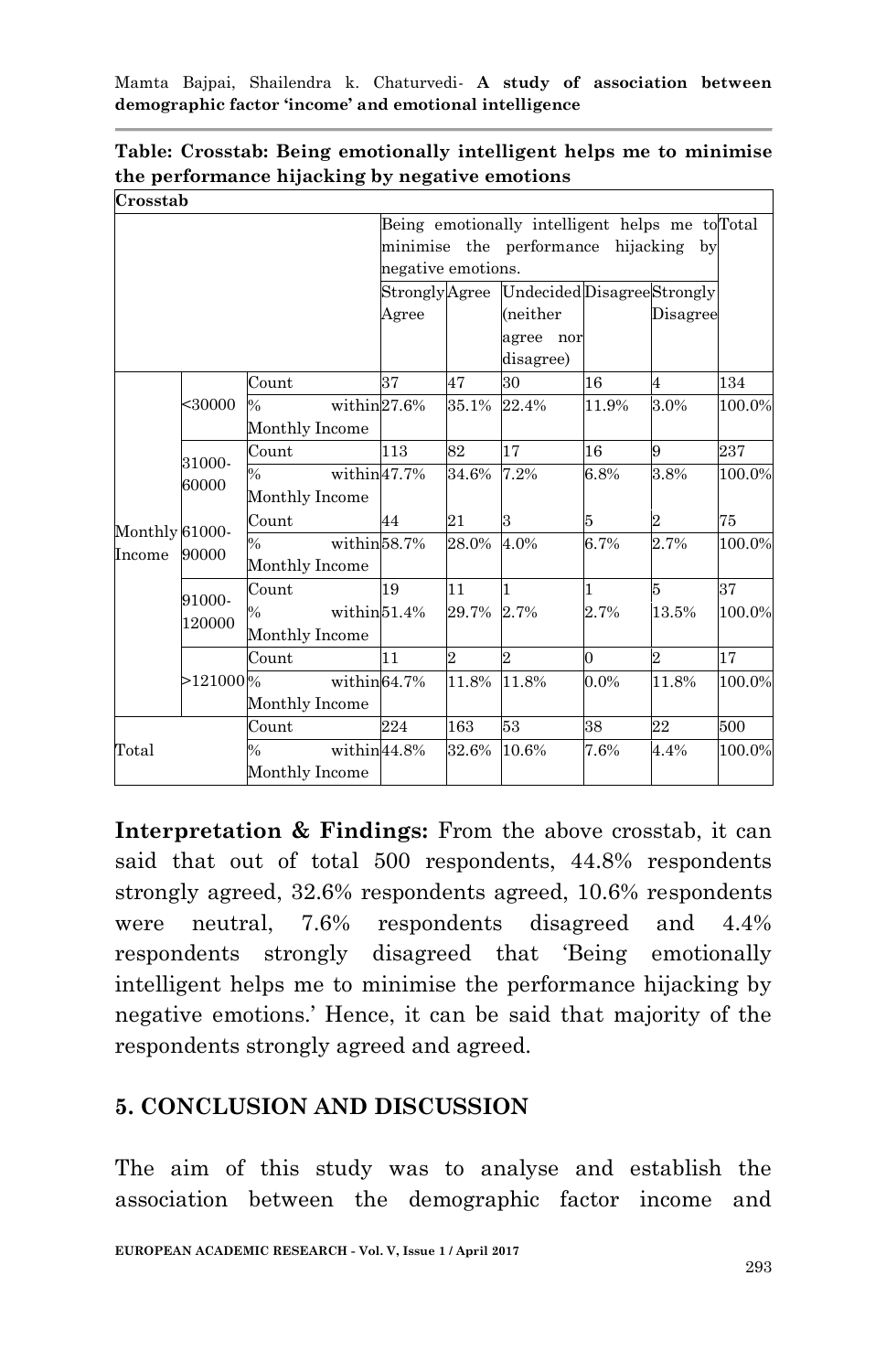emotional intelligence. From the above analysis it can be seen that there is positive and significant association between the emotional intelligence and demographic factor income. As the income is rising level of emotional intelligence is also rising.

Emotions can have either positive or negative effect on the behaviour of an individual. How the emotions are understood or managed influences the effect on behaviour. Skill to manage emotions is acquired in the childhood days itself. The early relationships hard wires the brain so that children will be able to deal with emotions and relationships throughout their lives. These early relationships, later will influence our sense of self-worth, safety and security and personal styles in managing emotions, whether we may become worried or cool in certain situations. Our overall development throughout the life, takes place, on the basis of this early life foundation. Although one should not let income have any impact on one"s psyche. Otherwise it may hinder the progress in the career.

### **REFERENCES AND BIBLIOGRAPHY**

- $\triangleright$  Bar-On, R. (1997). The Emotional Intelligence Inventory (EQ-i). Toronto: Multi-Health systems.
- $\triangleright$  Bar-On, R. (2000). Emotional and social Intelligence: Insights from the emotional quotient inventory.
- $\triangleright$  Carmeli, A. (2003). The relationship between emotional intelligence and work attitudes, behavior and outcomes: An examination among senior managers. Journal of Managerial Psychology, 18(S), 788- 813.
- Cooper, R.K. (1997), "Applying emotional intelligence in the workplace", Training & Development, Vol. 52, pp. 31-3.
- $\triangleright$  Gardner, H. (1983). Frames of mind: The theory of multiple intelligences. New York: Basic Books.